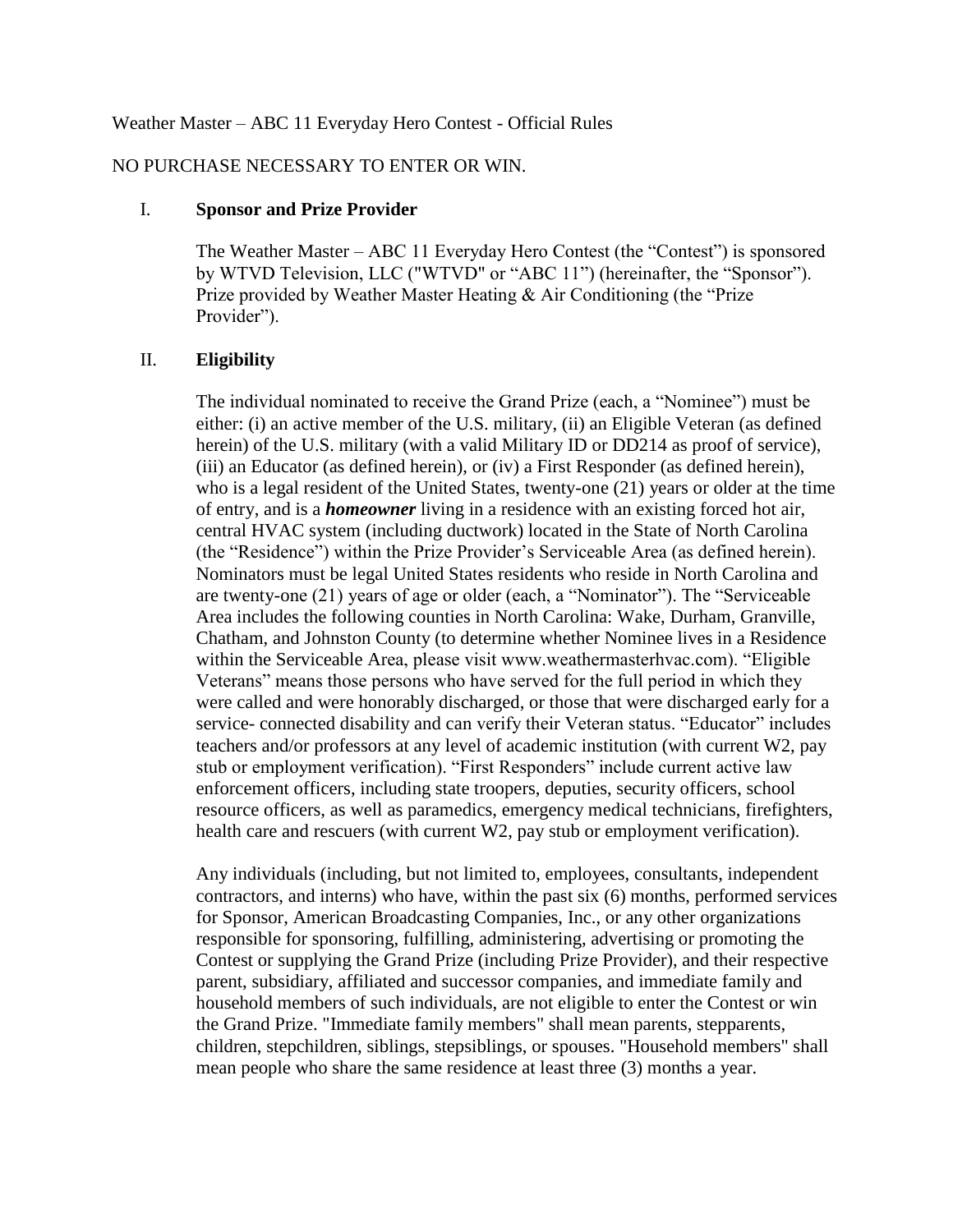For the avoidance of doubt, a Contest entrant may nominate him or herself.

Note: Nominees shall only be eligible to receive the Grand Prize if their Residence is compliant with certain requirements, as determined by Prize Provider, which are necessary in order to have the Grand Prize installed. For all inquiries regarding Residence requirements, please visit weathermasterhvac.com for Prize Provider's contact information.

**Contest Entry Period**: The Contest entry period begins 12:00 am (midnight) Eastern Time ("ET") on Monday, March 21, 2022 and ends at 11:59 pm ET on Sunday, April 10 2022 (the "Entry Period"). Sponsor's computer is the official clock for this Contest.

## III. **How to Enter**

During the Entry Period, Nominees may be submitted as entries at the website <https://www.weathermasterhvac.com/everyday-hero-contest/>(the "Contest Site"). There you will find instructions on the appropriate and acceptable file formats and sizes for submitting your Contest entry materials electronically. Nominee must be someone who is living who you know personally (e.g., a friend, family member or coworker) and who you have permission to nominate for this Contest. Additionally, Nominators may nominate themselves.

All Entries must include one (1) Video or Essay component, as further described below:

**VIDEO**: Create and submit one (1) video of up to sixty seconds (:60) in length telling us why the Nominee is an "everyday hero" who deserves to win a brand new heating, ventilation and air conditioning system for his/her Residence ("**Video**"). The Video may include other people, but each person depicted must consent to the use of his/her likeness in these Contest entry materials. Minors must have permission from a parent or legal guardian to appear in the Video.

**ESSAY**: Compose one (1) essay, of up to one hundred (100) words in length, telling us why the Nominee is an "everyday hero" who deserves to win a brand new heating, ventilation and air conditioning system for his/her Residence ("**Essay**")

Videos and Essays must be in English. A properly-submitted Video or Essay and official Contest entry form shall constitute a valid "Entry" into the Contest. Limit one (1) Entry per Nominator, regardless of how many email addresses a person might have.

**NOTE: Multiple Nominators may nominate the Nominee, however, no entrant may submit the same (or substantially the same) Video and/or Essay materials**. Therefore, if multiple Nominators each wish to nominate the same person for this Contest separately, each Nominator's Video/Essay must be separate and distinct.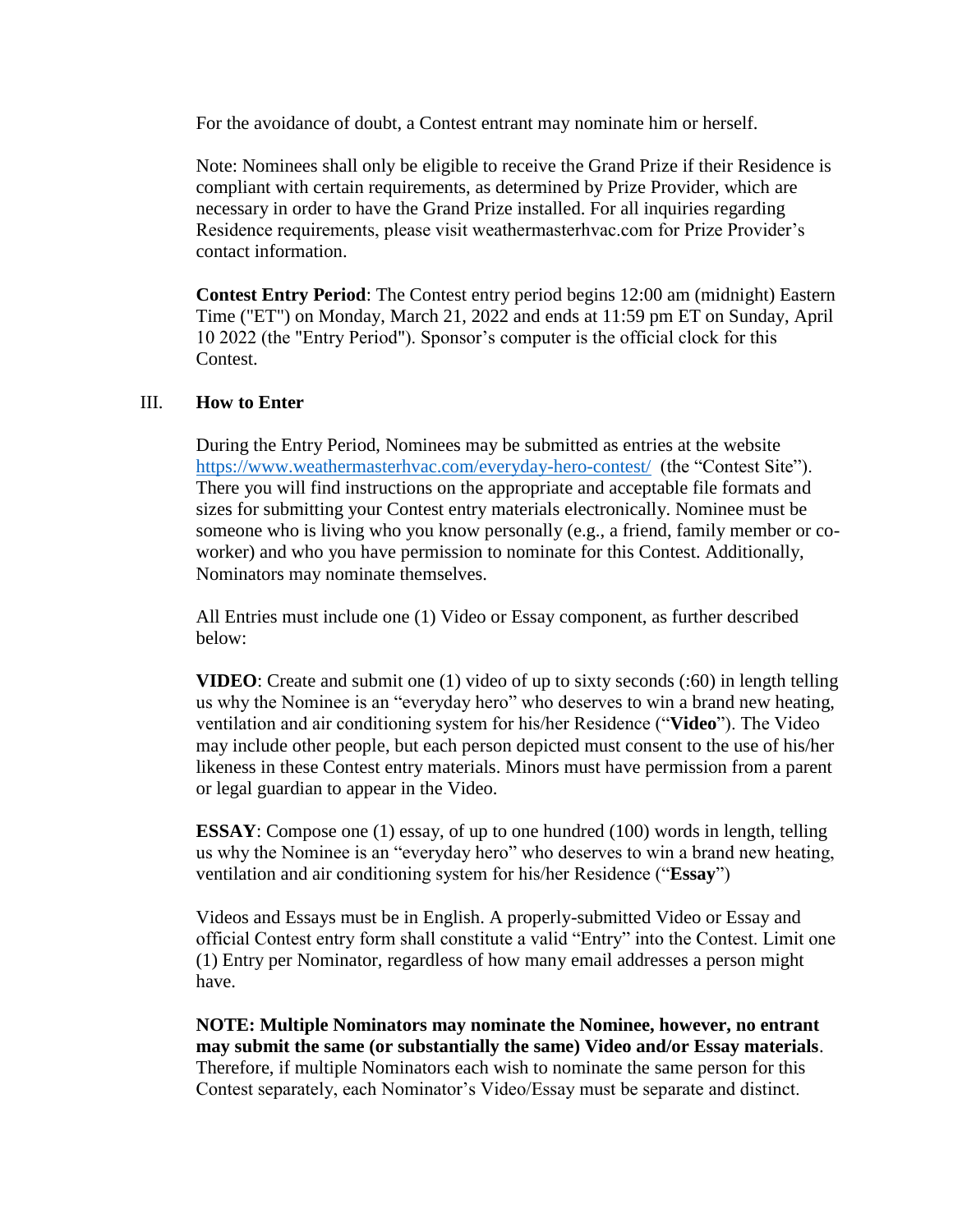Sponsor, in its sole discretion, may disqualify any Entry that is deemed duplicative, inappropriate, illegal or offensive, or otherwise not considered a valid Entry, and such disqualified entries will not be eligible to win the Grand Prize.

By entering this Contest, you warrant and represent that your Entry and all of the materials submitted by you (i.e., Video, Essay) are truthful and original to you (and not based on or derived from any other materials), that you own all necessary rights in and to the Video and/or Essay, which are fully transferable, and that you are not subject to any agreement which would interfere with your ability to grant all of the rights to be provided hereunder. Accordingly, you further warrant and represent that: 1) you have the right to enter into the Contest and grant the rights hereunder without the need for permission from or payment to any other party; and 2) the exercise of the rights set forth in these Official Rules by Sponsors will not violate any third-party rights and will not violate any contractual obligations or confidential relationships which you may have to or with any third party. Video should not contain any thirdparty logos, brands, products, trademarks or copyrighted material or you may risk disqualification. This means that no one in the Video should wear any clothing or hats containing third party logos or trademarks.

Entry materials may not be submitted in any other contest or promotion.

Upon submission of all the required Entry materials, you will receive one (1) Entry into the Contest. Unless the Nominee has been deemed a Finalist (as defined below), you and/or the Nominee will not receive a further acknowledgement, and your Entry materials will not be returned. Free internet access is available at most public libraries. Entries remain the property of Sponsor.

All Entries must be submitted in compliance with these Official Rules, and all incomplete Entries will be disqualified. Proof of entering information at the Contest Site or registration form is not considered proof of delivery to or receipt by Sponsor of such Entry. Personal information collected in connection with this Contest will be used in accordance with Sponsor's privacy policy, available at [https://www.weathermasterhvac.com/privacy-policy/.](https://www.weathermasterhvac.com/privacy-policy/)

Sponsor can provide no technical support and accepts no responsibility for insuring the receipt or successful submission of your Entry. Mass Entries or Entries generated by a script, macro or use of automated methods will be disqualified. Sponsor is not responsible for failed, partial or garbled computer transmissions, or for technical failures of any kind, including, but not limited to, electronic malfunction or damage of any network, hardware or software. If for any reason the Contest is not capable of running as planned, including infection by computer virus, bugs, tampering, unauthorized intervention, fraud, technical failures, or other causes that corrupt or affect the administration, security, fairness, integrity or proper conduct of the Contest, Sponsor reserves the right, in its sole discretion, to disqualify any individual who tampers with the entry process, and to cancel, terminate, modify or suspend the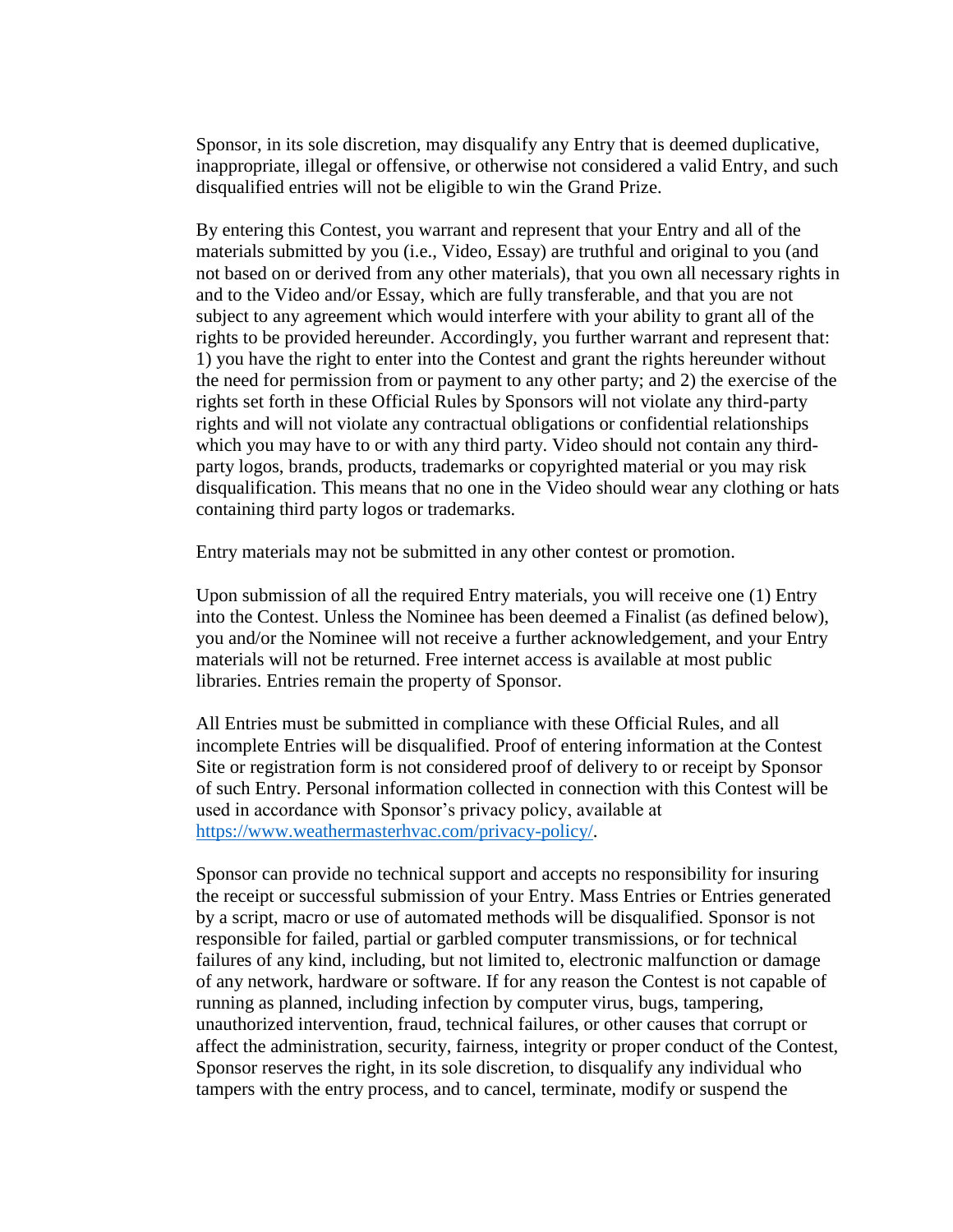Contest. No responsibility is assumed for any error, omission, interruption, deletion, defect, delay in operation or transmission, communications line failure, theft or destruction or unauthorized access to, or alteration of, Entries; or any problems or technical malfunctions of any telephone network or lines, computer online systems, servers, or providers, computer equipment, software, failure of any email or electronic Entry to be received on account of technical problems or traffic congestion on the Internet or at any website, or any combination thereof, including any injury or damage to entrant's or any other person's computer related to or resulting from participation in or downloading/uploading any materials from this Contest. Except as otherwise contemplated by these Official Rules, and to the extent entrants may otherwise elect at the time of Entry, information provided by you for these Sweepstakes is subject to Sponsor's privacy policy located at [https://www.weathermasterhvac.com/privacy-policy/.](https://www.weathermasterhvac.com/privacy-policy/)

## IV. **Winner Selection and Notification**

**Judging Procedure, Notification and Finalists Judging**: Eligible Entries will be judged by staff designated by Sponsor. The judges will evaluate eligible Entries on the basis of: a) creativity (25%); b) overall quality of the Entry materials (25%); and c) compelling nature of Nominee's story (50%). The Nominees connected to the three (3) Entries with the highest scores, as determined by the Judges, shall be deemed "**Finalists**", and each Finalist shall be contacted by Sponsor and/or Prize Provider in order to conduct a Home Inspection (as further described below) in order to verify that said Finalist's Residence is eligible to receive the Grand Prize. Decisions of the judges are final as to all Contest-related matters, including, without limitation, in case of a tie. As part of the judging process, judges may contact Nominees to request additional information in assessing if Nominee's Residence is eligible for Grand Prize installation.

Notification to Nominees if they have been selected as a Finalist shall be no later than **April 25, 2022**. Sponsor shall attempt to notify potential Finalists via the contact information provided with the submitted Entry materials. Failure to respond within twenty-four (24) hours after the initial notification message to a potential Finalist or return of the notification as undeliverable after two (2) attempts may result in disqualification and the selection of an alternate Finalist. Potential Finalists will be required to complete, sign and return within the time period set forth by Sponsor and/or Prize Provider, an Affidavit of Eligibility, Release and Indemnification, and a Publicity Release where allowed by law, W-9 Form, if applicable and any other documentation required by Sponsor and/or Prize provider (collectively, "**Verification Documents**").

In the event that a selected Finalist's Entry is deemed ineligible, fails to comply with Contest procedures, such Nominee is not available to participate in the Home Inspection during specified dates, or does not respond to Sponsor's notification that he/she has been selected as a Finalist within twenty-four (24) hours after the initial notification phone call or email, then such Nominee shall be disqualified, any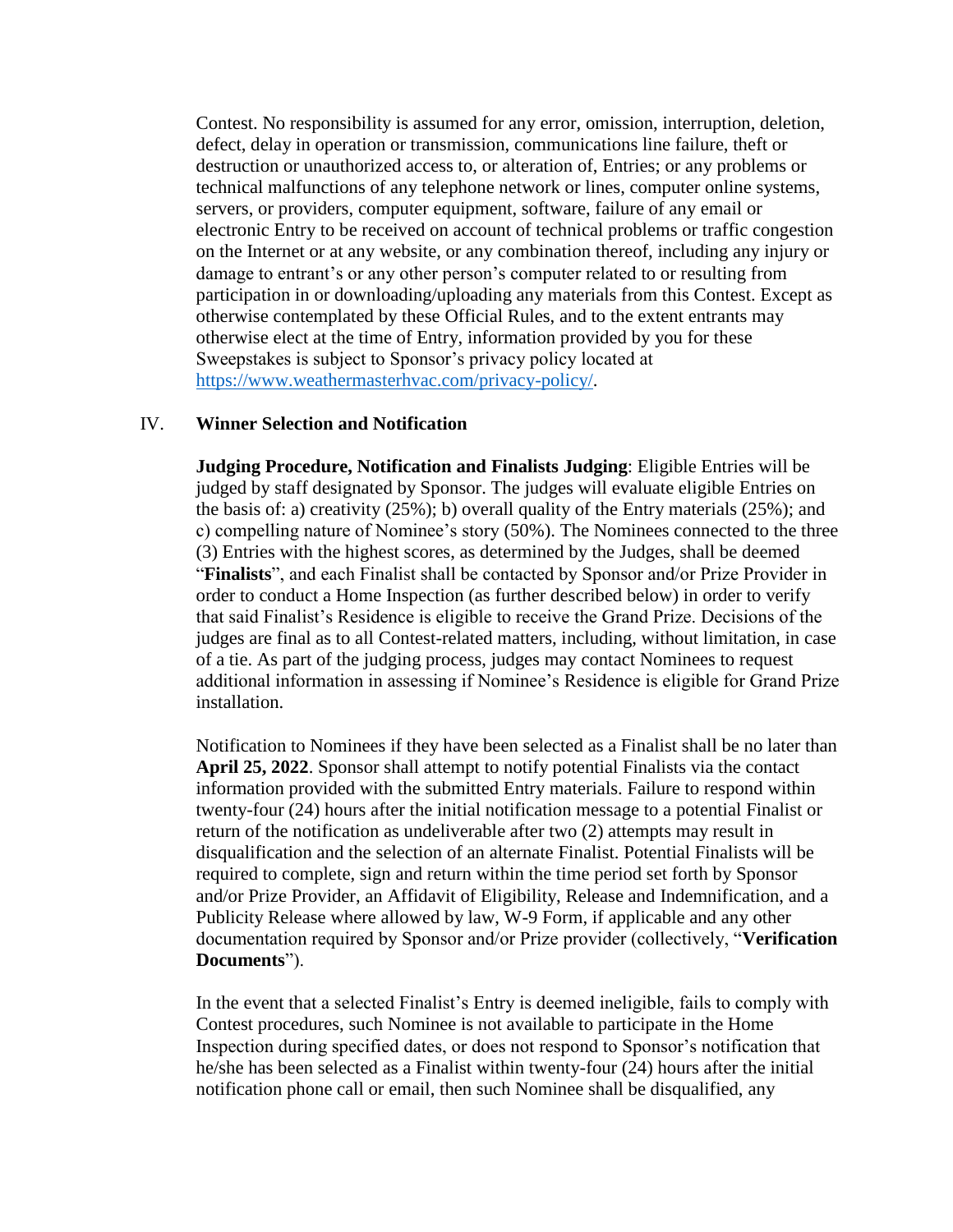opportunity to be a Finalist will be forfeited, and another Nominee may be selected to be a Finalist, time permitting.

**Home Inspection**: Finalists must be available to have a Home Inspection conducted at his/her Residence by representatives of Prize Provider on or about **April 11 through April 23, 2022**. During the scheduled "**Home Inspection**", Prize Provider shall conduct a walk-through of Nominee's Residence to determine if Residence contains an existing forced hot air, central heating, ventilation and air conditioning system (including ductwork) and if Residence is compliant with current electric circuitry and building codes. If a Finalist cannot or will not make Residence available for the Home Inspection on the specified dates, or if Residence is determined by Prize Provider to be ineligible to have the Grand Prize installed (at Prize Provider's sole determination and discretion), such Finalist will forfeit his or her spot in the Contest and Sponsor may select an alternate Finalist (time permitting), in its sole discretion.

**NOTE**: By consenting to the Home Inspection and/or receiving the Grand Prize, each Finalist acknowledges and agrees to comply with any and all safety precautions requested by Prize Provider, including, but not limited to, social distancing measures and the proper wearing of face masks while representatives of Prize Provider are in or around the Residence. Prize Provider reserves the right, in its sole discretion, to terminate the Home Inspection and/or withdraw the installation of the Grand Prize if requested safety measures are not followed. For any and all questions regarding health and safety measures relating to the Home Inspection and/or Grand Prize installation, please contact Prize Provider (contact information available at weathermasterhvac.com).

In the event that multiple Finalist Residences are eligible to have the Grand Prize installed, Sponsor shall select the Grand Prize winner via random drawing from those eligible Finalists. **Grand Prize winner shall be notified no later than April 25, 2022**.

Home Inspections and the Grand Prize are subject to availability. Sponsor and Prize Provider are not responsible for cancellation or preemption of the Home Inspection, Grand Prize installation or for other circumstances that make it impractical or impossible to fulfill these elements of the Contest, including, without limitation, restrictions related to preventing the spread of COVID-19. If, for whatever reason, a Home Inspection or the Grand Prize installation must be cancelled or rescheduled, no compensation will be paid in lieu of any such cancellation or rescheduling.

#### V. **Grand Prize**

One (1) Grand Prize winner, upon proper verification, will receive a Lennox Heating and/or Cooling System at his/her Residence, including full installation (does include permits) and, if compatible, a NEST Thermostat (collectively, the "**Grand Prize**"). **Grand Prize will be awarded to the Nominator or Nominee who is the subject of the winning Entry**.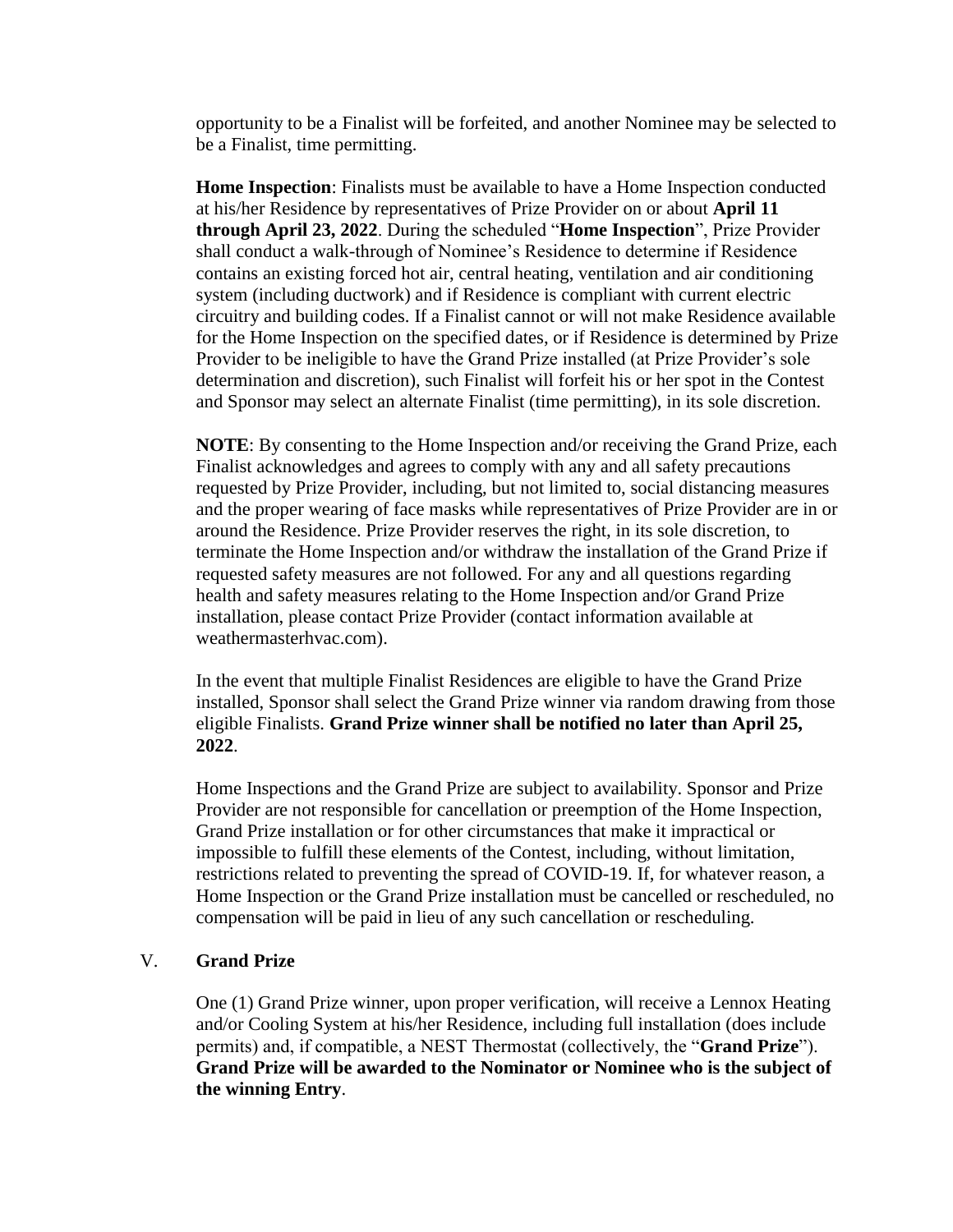Approximate retail value ("**ARV**") of Grand Prize: [\$8000]

If actual retail value of the Grand Prize is lower than the stated ARV when prize is procured and fulfilled, then the difference will not be awarded. Installation of the Grand Prize to take place before May 16, 2022, or as otherwise determined by Prize Provider, in its sole discretion. **Residence owner must be present during the entire installation (and at all times when a Prize Provider representative is on-site).**

All expenses not specifically provided for herein are the winner's sole responsibility. Some restrictions may apply. Winner is not entitled to exchange or transfer prizes or to obtain cash or other substitutes, but Sponsor and/or Prize Provider, in their sole discretion, may substitute a prize of equal or greater value. Federal, state and local taxes, if any, are the sole responsibility of the winner, who will receive an IRS Form 1099 reflecting the final actual value of any prize valued at \$600 or more. Winner must submit a valid, executed IRS form W-9 to receive prize.

Grand Prize is subject to availability. Sponsor and/or Prize Provider are not responsible for the preemption of installation or for other circumstances that make it impractical or impossible to fulfill this element of the Grand Prize. If it becomes impractical or impossible to fulfill any element of the Grand Prize, Sponsor and/or Prize Provider's only obligation will be to provide the remainder, if any, of the prize.

#### VI. **Releases**

By participating, entrants and/or Nominees agree to be bound by these Official Rules and the decisions of the Sponsor and Prize Provider, which shall be final in all respects. By entering the Contest, entrants and/or Nominees agree to execute any and all paperwork requested by Sponsor and/or Prize Provider– which may include, but is not limited to, a background check prior to any online or on-air appearance of Nominee or related Entry submission materials. Entry materials (i.e., Essay/Video) will become the sole property of Sponsor, which may reprint, license, assign or otherwise exploit the Entry in any manner, in any media in perpetuity, without any further obligation or compensation to the entrant/Nominee or any third party. To be named a Finalist and claim a Grand Prize: (a) Finalists must provide proof of age, military and/or employment status (subject to the eligibility requirements listed above), identity, and residency and (b) Finalists and Winner must sign and return an affidavit of eligibility, release and indemnification within forty-eight (48) hours of notification of selection by Sponsor. Nominators who submit Finalist and/or Winning Entries may be required to sign a Liability and Publicity Release at the sole discretion of Sponsor. By participating in this Contest and/or accepting any prize that they may win, Nominators and Nominees agree to release WTVD Television, LLC, American Broadcasting Companies, Inc., Weather Master, their respective parent, subsidiary, affiliated and successor companies, advertising and promotion agencies and prize suppliers, and each of their respective officers, directors, agents, representatives and employees, as well as each of their respective successors, representatives and assigns (collectively, the "**Released Parties**") from any and all actions, claims, injury, loss or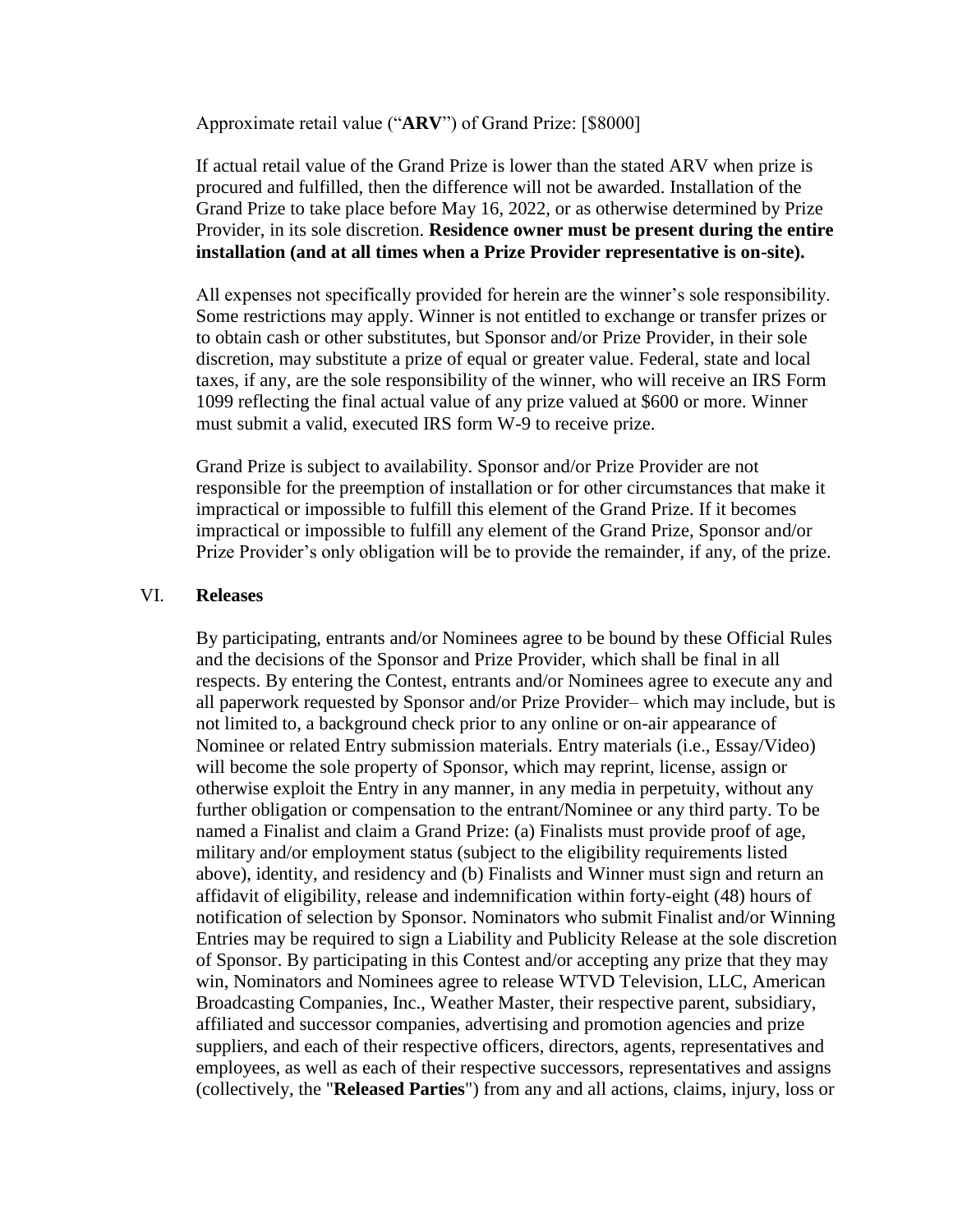damage arising in any manner, directly or indirectly, from participation in this Contest and/or the Home Inspection, and/or acceptance or use of the Grand Prize.

Grand Prize Winner agrees that Sponsor has not made, nor shall be in any manner responsible or liable for any warranty, representation or guarantee, express or implied, in fact or in law, relative to the Grand Prize, including, but not limited to, its quality, mechanical condition or fitness for a particular purpose. Any and all warranties and/or guarantees on the Grand Prize, if any, are subject to the Prize Provider's terms and therefore the Grand Prize Winner agrees to look solely to Prize Provider for any such warranty and/or guarantee.

Nominators and/or Nominees authorize the Released Parties to use their name, voice, likeness, biographical data, city and state of residence and Entry materials in programming or promotional material in any and all media currently in existence or hereafter created, worldwide in perpetuity, or on a winner's list, if applicable, without further compensation unless prohibited by law. Sponsor is not obligated to use any of the abovementioned information or materials, but may do so and may edit such information or materials, at Sponsor's sole discretion, without further obligation or compensation.

Nominators and Nominees acknowledge that such materials may be included and/or discussed in a broadcast, that such discussion may include statements or opinions by the broadcast talent or others about the entrants or Nominees, their appearances and/or the Entry materials, and that those statements and opinions may be considered surprising, humiliating, embarrassing, derogatory, defamatory or otherwise offensive or injurious to them, Sponsor and/or Prize Provider's employees, the studio or athome audience and/or other third parties. Nominators and Nominees release the Released Parties from any actions, claims, injury, loss or damage allegedly caused, directly or indirectly, by any such statements or opinions made during a broadcast.

Winner may be announced on-air on WTVD and/or online on Contest Site and/or Sponsor and/or Prize Provider's social media accounts, and Sponsor may make recordings of the Winner receiving the Grand Prize, which recordings may appear onair on WTVD and/or online on Contest Site and/or Sponsor and/or Prize Provider's social media accounts. Any announcement or appearance on-air or online is subject to availability.

In the sole discretion of Sponsor, submitted Entry Videos may be featured in videotaped and/or live broadcast segments on WTVD and/or online on Contest Site and/or Sponsor's social media accounts, or may be used in connection with the marketing and advertising of the Contest or Sponsor and/or Prize Provider by any means or method whether now known or hereafter devised and in all media, including, but not limited to, online or social media, worldwide in perpetuity. If featured or used, Sponsor reserves the right to edit any submission materials in their sole discretion.